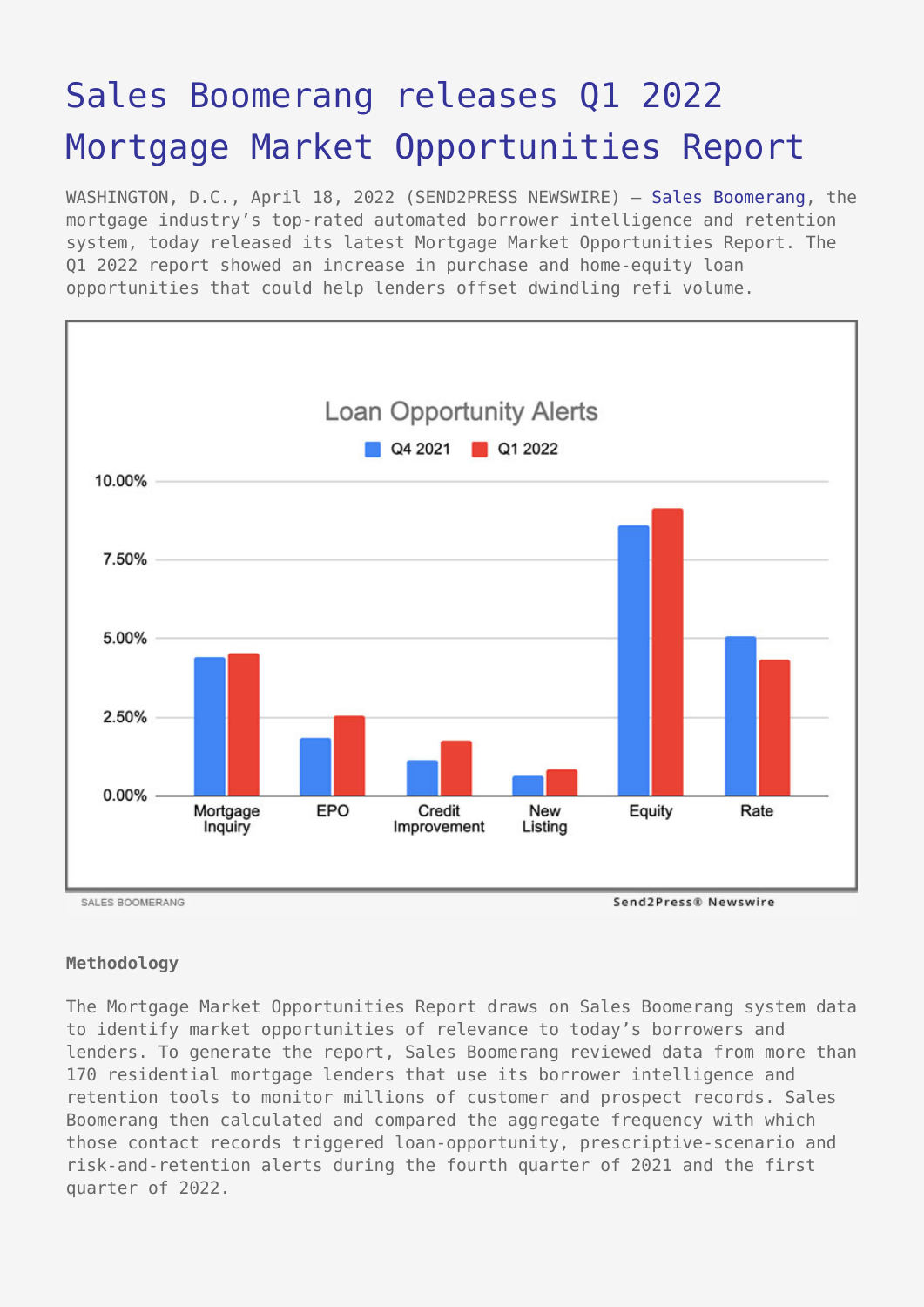## **Key Findings\***

Sales Boomerang's loan-opportunity alerts identify the contacts inside a lender's database who are actively shopping for a mortgage loan or who may be able to benefit from a new mortgage loan. Across the sample group, the frequency of each alert type in Q1 2022 was as follows:

- **Mortgage Inquiry Alert: 4.53% of monitored contacts (up 2.49% from Q4)** A customer or prospect has shopped with a competitor in the last 24 hours.
- **EPO Alert: 2.54% of monitored contacts (up 38.04% from Q4)** A customer or prospect whose loan closed  $\leq$  6 months ago has shopped with a competitor in the last 24 hours.
- **Credit Improvement Alert: 1.77% of monitored contacts (up 55.26% from Q4)** A customer or prospect has improved their FICO score.
- **New Listing Alert: 0.85% of monitored contacts (up 32.81% from Q4)** A customer or prospect has listed their home for sale.
- **Equity Alert: 9.13% of monitored contacts (up 6.04% from Q4)** A customer or prospect's home equity has increased.
- **Rate Alert: 4.33% of monitored contacts (down 14.60% from Q4)** The interest rate of a customer or prospect's existing mortgage is significantly higher than current prevailing rates.

Sales Boomerang's prescriptive-scenario alerts analyze not only whether a consumer could benefit from a given loan type, but also whether the consumer is credit-qualified to apply for financing. This additional layer of intelligence makes prescriptive-scenario alerts among the highest-converting available to mortgage lenders today. The frequency of each alert during Q1 2022 was as follows:

- **Cash-Out Alert: 5.25% of monitored contacts (down 6.75% from Q4)** A borrower is credit qualified and has built sufficient equity to tap into the cash in their home.
- **Rate-and-Term Alert: 4.93% of monitored contacts (down 50.95% from Q4)** A borrower is credit qualified and can benefit from the current interest rates for a refinance.
- **FHA MI Removal Alert: 10.48% of monitored contacts (down 25.20% from Q4)** An FHA borrower has exceeded 20% equity and can remove mortgage insurance  $(MI)$ .

For a subset of lenders that maintain servicing portfolios, the frequency of risk-and-retention alerts was as follows:

**Risk & Retention Alert: 32.87% of monitored contacts (up 5.42% from Q4)** A customer is engaging in one or more of 15 credit activities that may put their serviced loan at risk

**Analysis\***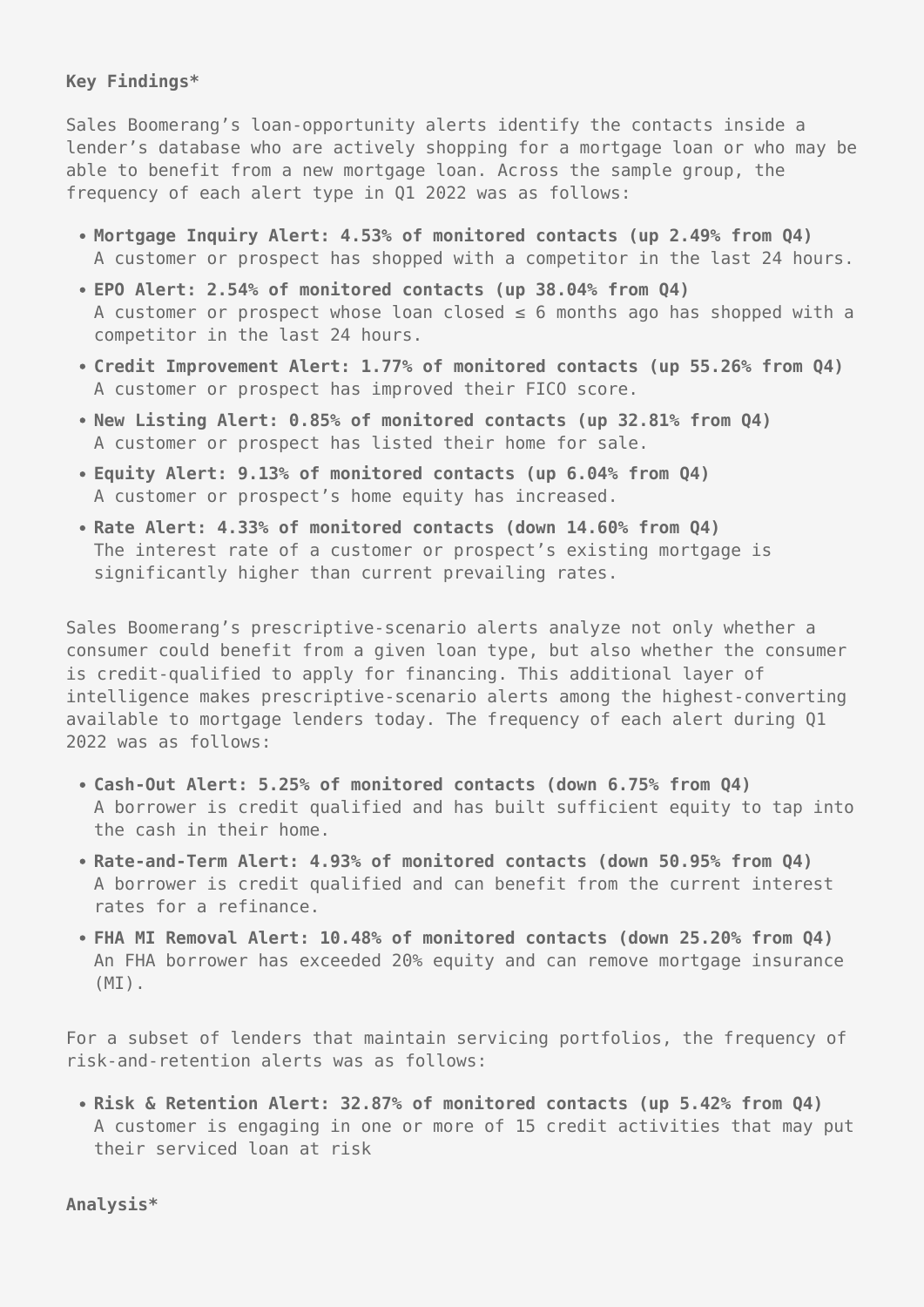- **Mortgage Inquiry**, **EPO** and **New Listing** alerts all increased in Q1 as consumers actively put themselves in the market for mortgage products. As the spring buying season picks up, lenders will need to be diligent in their borrower retention efforts, especially those looking to avoid an early payoff penalty.
- Despite the uptick in **EPO** alerts, **Rate** and **Rate-and-Term** alerts both decreased in Q1, another indicator that consumers are looking to purchase, not refinance. Of the alerts that decreased in frequency in Q1, **Rate-and-Term** alerts showed the biggest change, confirming the long-anticipated slowdown of the refinance boom.
- Slow is a relative term, however, as **Equity** alerts increased for the second consecutive quarter. As homeowners continue to build equity, lenders should continue to educate borrowers on home equity mortgage opportunities.
- After a significant drop in **Risk & Retention** alerts in Q4, the category saw a 5.42% increase in alerts in Q1. As more borrowers are flagged for exhibiting risky credit behaviors, mortgage servicers should continue to keep a close eye on their portfolios for default risk.
- **Credit Improvement** alerts saw one of the largest increases in Q1, signaling more credit-worthy borrowers are ready to begin shopping for a mortgage. Savvy lenders will recognize this opportunity to be proactive in their outreach.

"Experts have anticipated the switch to a purchase market for a year or more, but the market was slower to transition than initially expected. Our data verifies market opportunities are finally trending in the direction of purchase loans," said Sales Boomerang CEO Alex Kutsishin. "However, as the purchase market heats up, it will be important for lenders not to get tunnel vision, as our data shows increased opportunities in home-equity lending as well."

\*Key findings and analysis provided for informational purposes only. The data represented in the Mortgage Market Opportunities report is historical. Past performance is not a reliable indicator of future results. Sales Boomerang accepts no responsibility or liability for readers' use of the key findings or analysis included in this report.

## **About Sales Boomerang:**

Sales Boomerang transformed the relationship between mortgage lenders and borrowers with the introduction of the first automated borrower intelligence system in 2017. The company's intelligent alerts notify lenders as soon as a past customer or prospect is ready and credit-qualified for a loan. As the mortgage industry's #1 borrower retention tool, Sales Boomerang is trusted by more than 170 lenders — including brokers, independent mortgage companies, credit unions and banks — to help build lasting borrower relationships that maximize lifetime customer value. To date, Sales Boomerang alerts have enabled lenders to close more than \$150 billion in additional loan volume that would have otherwise been overlooked and achieve customer retention